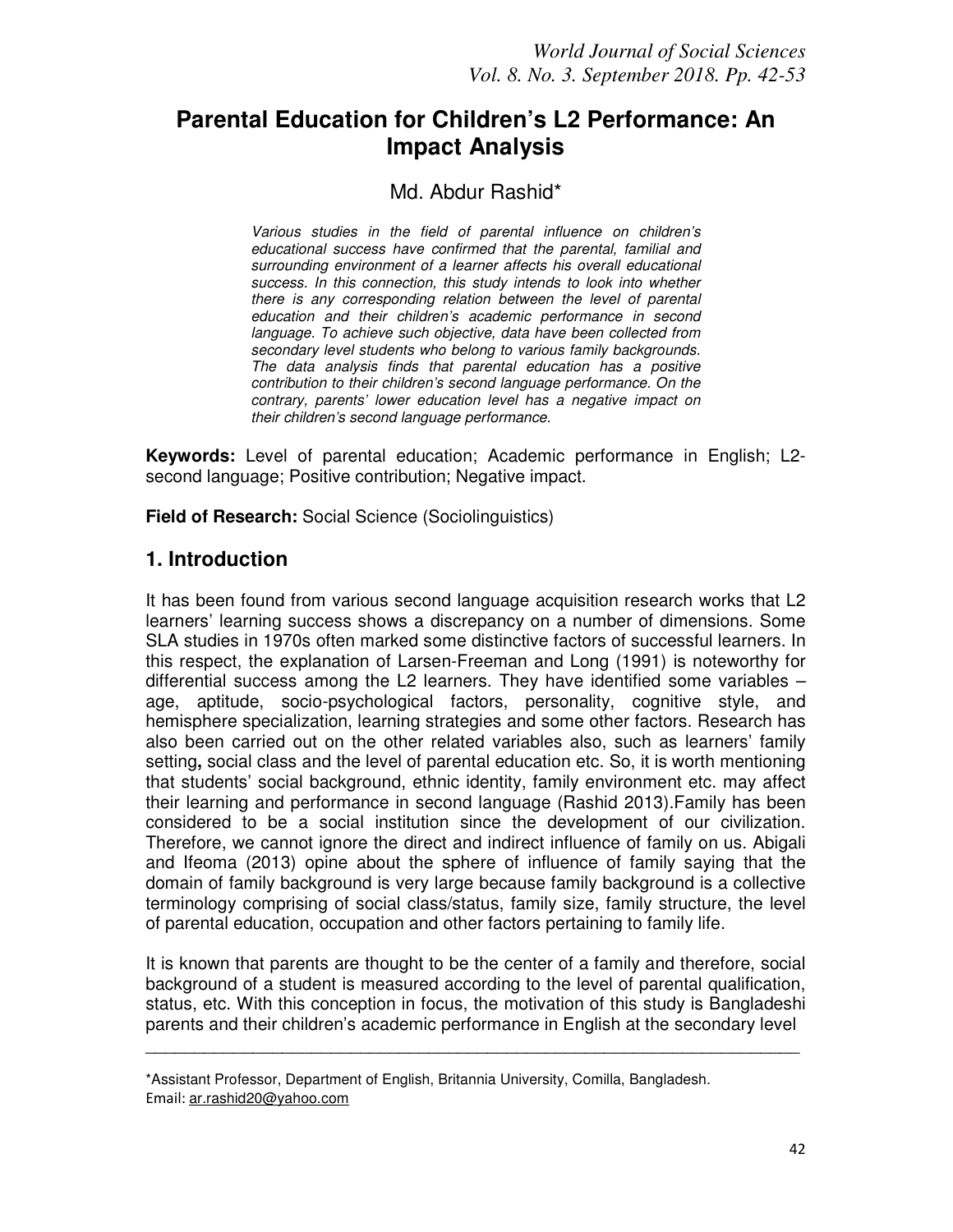Of education. In this study it is marked that the previous research findings and literatures do not exhibit the actual level of parental educational influence on children's overall performance in English, rather the studies moderately focused either on educational success in general or on particular skills in L2 learning.

Therefore, it is clearly evident that there is a research gap and to mitigate this gap a rigorous research is yet to be attempted. To fill up the knowledge gap left out by the previous researches, the present study investigates the research question: "Is there any impact of parental educational success on academic performance in English of their children?"

The research finding of this study is novel because unlike the previous major studies in this field (Triventi 2011;Carneiro et al. 2013; Gonzalez et al. 2017;Wigfield et al. 2006; Hamid and Baldauf 2008; McLachlan et al. 2013 ;Kyriacou and Zhu 2008, Meir 2004; Han 2007; Byrner and Gelman 1991; Easter brooks and Baker 2002; Gardner 1985), it has complied the total involvement of parents in L2 learning and performance of children.

As the study focuses on the unequal performance of Bangladeshi students in Englishat secondary level education and the focus is on the level of parental education to establish a correspondence between the two factors - the level of parental education and students' academic performance in L2, the outcome of this study will therefore find an answer to the popular question of the country (Bangladesh) why the performances of different students vary even though they follow the same curriculum and appear at the same academic examination. In addition, this study will encourage the English teaching community to pay more attention to those students who grow up under the care of such parents who have poor educational background.

To facilitate the task of meanings of the level of parental education, each academic degree of parents is marked with 1 point (for example if the highest academic degrees of the father and the mother of a student are MA and HSC respectively then the father's one is marked as follows - SSC+HSC+BA+MA= 1+1+1+1=4 and the mother's one is – SSC+HSC= 1+1=2; therefore, the level of parental education of this student is estimated at  $6(4+2)$  in total. And in this paper academic performance of participants is discerned from the academic score (GPA)of English obtained by them in SSC(Secondary School Certificate Examination) as the criteria of students' performance in English. Here better or lower performance has been considered comparing students' English GPA with their overall CGPA (Cumulative Grade Point Average); for example a student's performance in English has been considered 'better' because his/her GPA in English is found equal to or higher than his/her overall CGPA. On the other hand, a student's performance in English has been measured 'poor' when his/her GPA in English is found lower than his/her overall CGPA.

The study is organized into sections, introduction section deals with the relevance of research question, objectives and scope of study, the Literature Review section provides a summery review of relevant literatures, the Methodology section explains how the study is conducted and finally the paper presents the findings of the study followed by Conclusion section.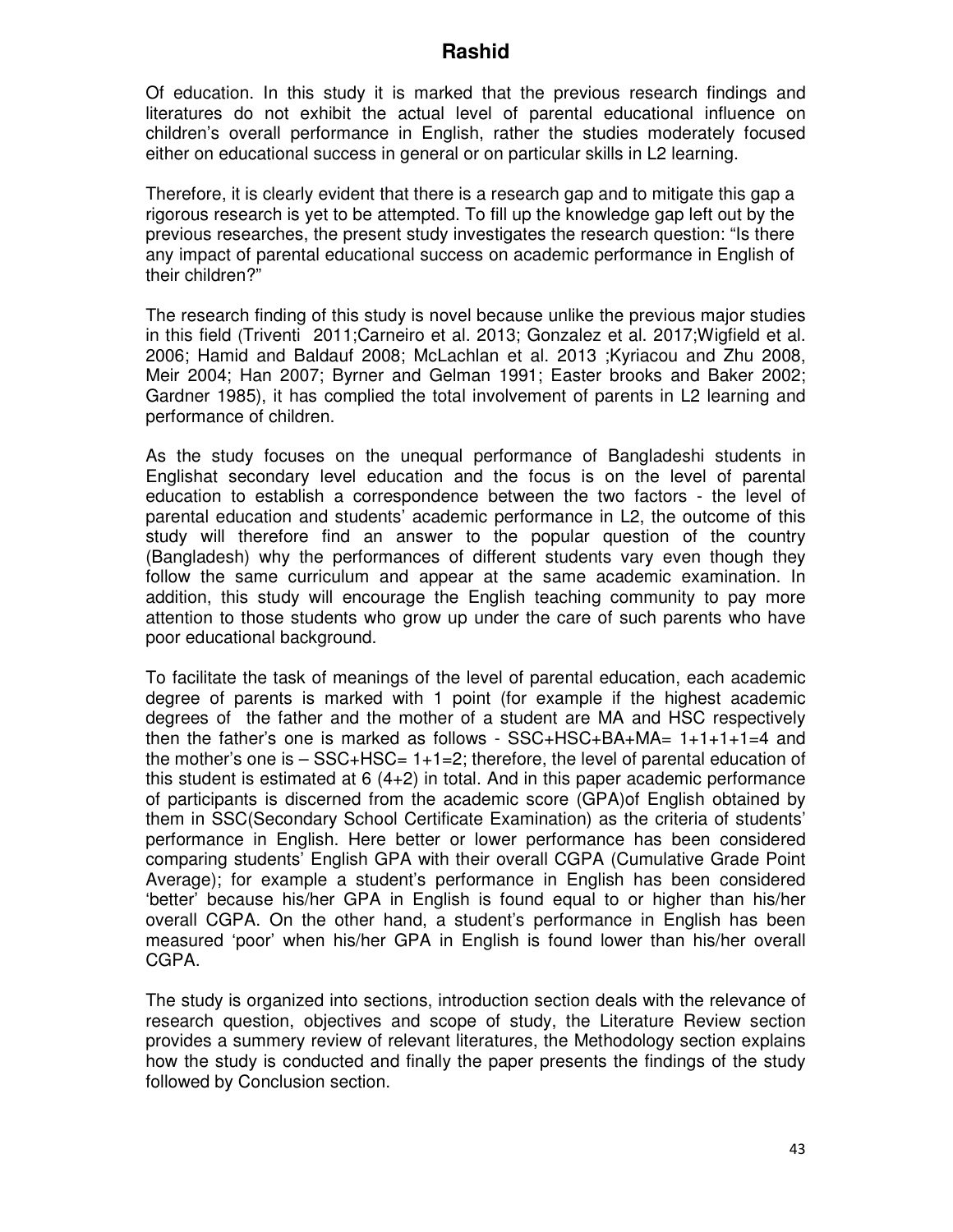# **2. Literature Review**

#### **2.1 Parental Influence on Children's Overall Educational Success**

There is no denying the fact that parental education significantly influences the present and future educational career and success of a student. In this field,Black and Devereux (2011) reviewed a considerable literatures focus on the effects of parental background on outcomes for their children such as cognitive skills, education, health and subsequent income. Triventi's (2011)study hypothesizes that in most countries; parental education is positively related to the graduation in top institutions and prestigious field of study. Similar implication of parental education is found in the study of Chen (2009) who posits that education is the key determinant of students' achievement. He mentions that it is primarily because of children's innate ability and parental ability which are generally interlinked and thus children's innate ability is also possibly correlated with parental education. In relation to this, he also asserts that better educated parents are more likely to place high values on child education and more capable and also more willing to help their children. And it is expected that such placement of high values and help will have a positive impact on students' educational career. In some cases, individual (maternal or paternal) education is also a matter of variable. Carneiro et al. (2013)find that maternal education has positive impacts both on cognitive skills and behavioral problems of children, but the latter are more sustained than the former. In this regard, the study of Gonzalez et al.(2017) is also mentionable, in their study correlations are moderate and positive, with higher levels of maternal education are related to family income, home literacy environment (HLE), book availability, and children's expressive and receptive vocabulary. Other than such factors, parental influence on academic achievement is extensively related to various direct and indirect associations of a student. In this field Wigfield et al. (2006) identified four influential parental factors-a. Parental, familial and neighborhood characteristics, b. parents' general belief and behaviors, c. parents' child- specific beliefs and d. parents'–specific behaviors. Here, parental, familial and neighborhood characteristics refer to the level of parental education, career, income, family size and cultural tradition. Parents' general belief and behaviors include their child rearing concept and parenting styles etc. The parents' child- specific beliefs refer to the parents' beliefs about their children's abilities and expectations for their success; and parents'- specific behaviors comprise the amount of time spent with the child, teaching strategies and career guidance. According to Wigfield et al. (2006)all the four factors interact with each other. In addition, parental involvement in the academic achievement of children is directly and indirectly related to the financial investment. For example, the marginal benefits from investing in children's education may be positively related with the household income, because richer parents can afford educational inputs of higher quality (Behrman and James 1999). This point, investment in education by parents is an undeniable reality in Bangladesh. Ahmed and Bose(2005), cited in Hamid and Baldauf (2008) have rightly identified this reality and pointed out that the large proportion of secondary students in rural Bangladesh is either poor or disadvantaged and their families cannot afford to make requisite investment in their education, and such socio-economic realities considerably influence the academic performance of children. Similar socio-economic realities in determining students' performances in English have been delineated in a newspaper report entitled: 'Poor students lag behind as good result depends on private tutors'. In the report, Deabanath (2007) says quoting educationists that capitalism has engulfed the country's education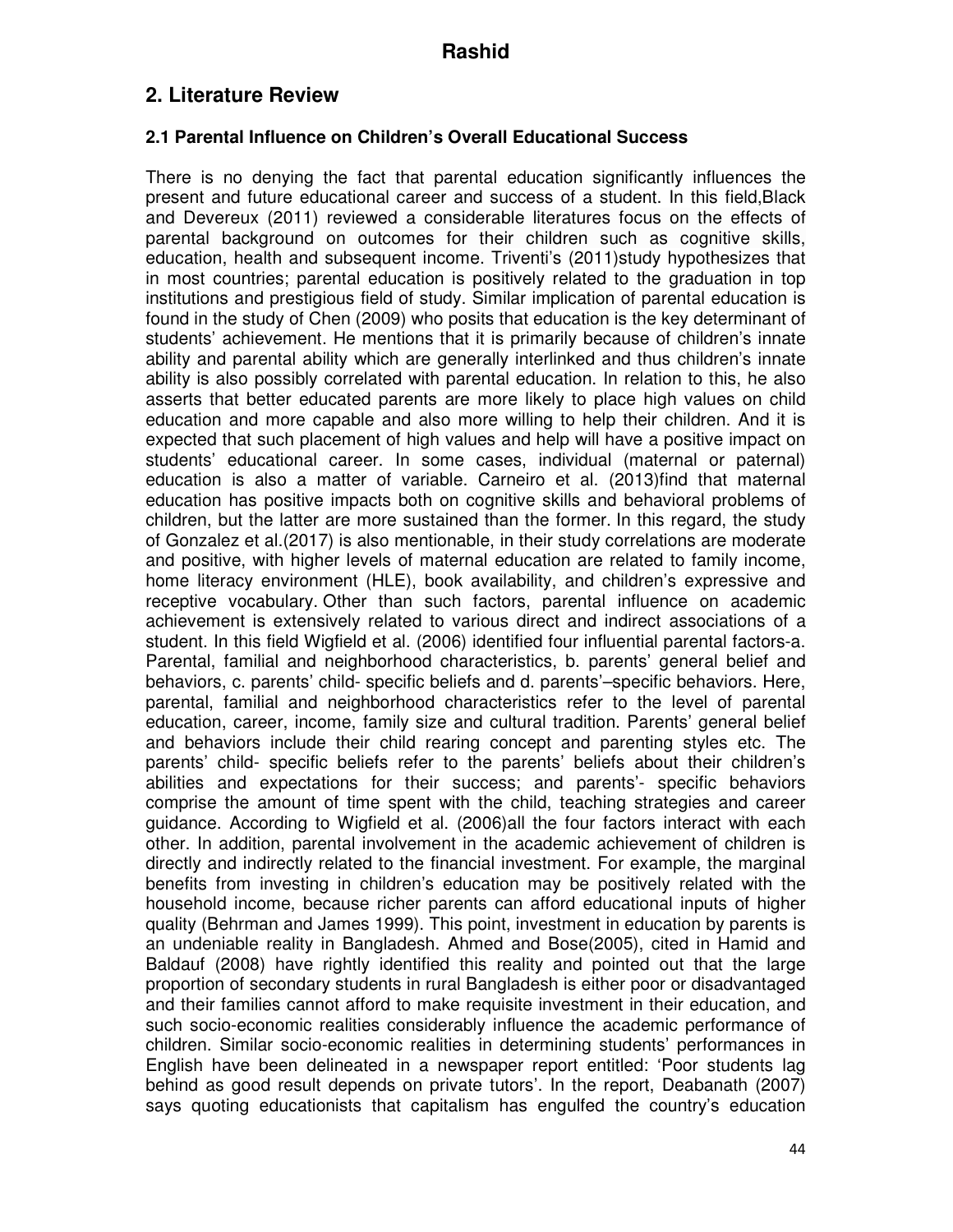system where students backed by solvent families are achieving glorious result while students from poor families are failing to obtain even pass marks as schools fail to provide quality education to them. In addition, involvement of parental education is seen in the study of McLachlan et al. (2013). The study found that parents may affect the behavior and decisions taken by their children through genetic transmission, preferences, or/and environment – put simply, more educated and richer parents can provide a 'better' environment for their children, which creates an inequity which is the focus of sizable policy attention.

### **2.2 Parental Involvement in Learning L2**

Many educationists believe that success in overall education can influence the success in ESL/ ELT learning. In both cases, the education of parents can play an instrumental role. Kyriacou and Zhu (2008), find a strong parental involvement in their children's English education. Accordingly, in the case of immigrant students who learn English as their second language(ESL) in host countries, studies generally have found that students' socio-economic status is typically measured by parental income, educational background and/or occupation, and these are associated with the students' academic English development and achievement at school(Carhill, Suarez-Orazco, and Paez 2008; Entwise and Anstone 1994; Fernandez and Nielson 1986; Hakuta, Butler and Witt 2000; Hampton, Ekboir and Rochin 1995; Suarez-Orozco and Todorva 2008; cited in Butler2013).Regarding family influence which is a related terminology of parental influence, Meir (2004) states that 'family can provide us with valuable knowledge to tailor and adapt the literacy curriculum to incorporate particular culture and linguistic traditions and expectations for their children's literacy development. Han (2007)in the same line opines that parents are no longer mere observers regarding their children's literacy. They actively take part in various activities to promote their children's literacy long before formal instruction starts. Han (2007) discovers that family influence on children's literacy has different effects depending on parental perspectives on English, their own experiences with literacy, the level of parental education and career, and the social environments where English is used by the children. In this connection, the opinion of Byrner and Gelman (1991)is worth mentioning. They say that parental input serves as data that encourage development and provides scaffolding for the child's construction of appropriate linguistic forms.

Easterbrooks and Baker (2002) propose that communication is learnt and shared within the cultural context of the family, and that it will not develop normally without their pragmatic and social context in place. In their paper they have also stated that successful children come from committed parents. That means family is an integral part of language development and as the parents are the center of a family, they can contribute much in this regard.

Language learning strategy is a significant factor in overall L2 development. Mediating agents or significant others, including teachers, classmates, celebrities, family members, friends, electronic media, social media or print materials, from whom language learners try to find support for their language learning process, often have an impact on learners' strategy use(Gao 2006)**.** This point may be illustrated with the comment that these mediating agents directly or indirectly help out learners to implement certain strategies (Oxford 2003).In this connection, Gardner(1985) has identified two important roles of parents in their children's L2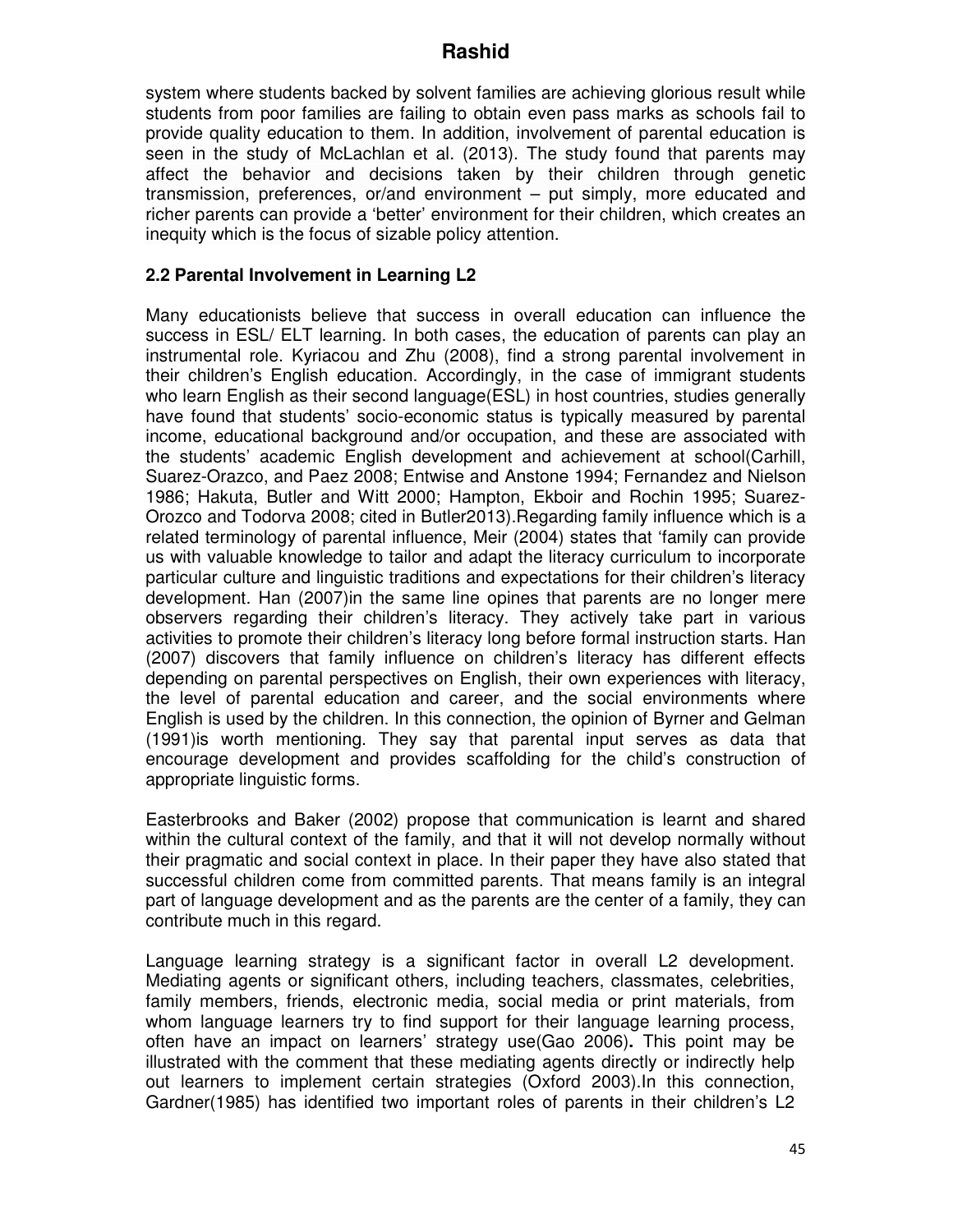learning process which are known as both active and passive roles. And he asserts that both active and passive roles affect the improvement of attitudes and motivation in the child that can manipulate L2 acquisition (Gardner 1985). He explains that when parents encourage and support their children in learning L2 and monitor their learning then it is called active role. On the other hand, passive role entails parent's aptitude and attitudes towards the L2 community. Here, the point of parental level of education is a major factor, as it is known that highly educated parents have the possibility of playing both active and passive role more successfully than less educated parents. The issue of active support and help of educated parents in learning L2 have been corroborated in the study of Asgari and Mustapha (2011) also. In their study, most of the participants stated that their parents were their first teachers who had helped them in having primary knowledge about L2, providing good facilities either at home or in school to improve their vocabulary, reading and speaking. In some cases individual skill developing involvement has also been found. The study of Butler (2013) finds that while the parents' socioeconomic status(SES) does not show much effect on their children's listening and reading/writing performance during their elementary school years, it indicates an effect on their speaking abilities at the fourth-grade level, if not earlier. Their study has also guided us towards the fact that different parents have different perspectives on learning of the English language because of their level of education. So, it can be deduced from the above literatures that parental overall education, career, attitude and experience of learning L2, etc. have direct and indirect influence on the L2 learning of their children.

The above review of literature emphasizes to find relevant answer to the set research question. On the basis of this research question, the following hypotheses have been set:

**H0:** Parental education has no effect on children's performance in English.

**Ha:** Parental education has overall effect on children's performance in English.

**H01:** Children's performance in English does not vary according to the level of parental education.

**Ha1:** Children's performance in English varies according to the level of parental education.

# **3. Methodology of the Study**

As this study aims to probe into the correlation between the level of parental education and academic performance in English at secondary level students in Bangladesh, here multi-level analysis is needed. Therefore, mixed methods including both qualitative and quantitative approaches have been followed in collecting the data relating to the subject matter of this study. According to Dornyei (2007) mixed methods are particularly appropriate for such research (where multi-level analysis needed because it allows investigators to obtain data about both the individual and the broader social context.

To conduct the study data have been collected in the year 2016 from 98 respondents through convenience sampling methods since no officially published complete students list or database was found available from the respective institutions. Moreover, some of the samples were found non-responsive.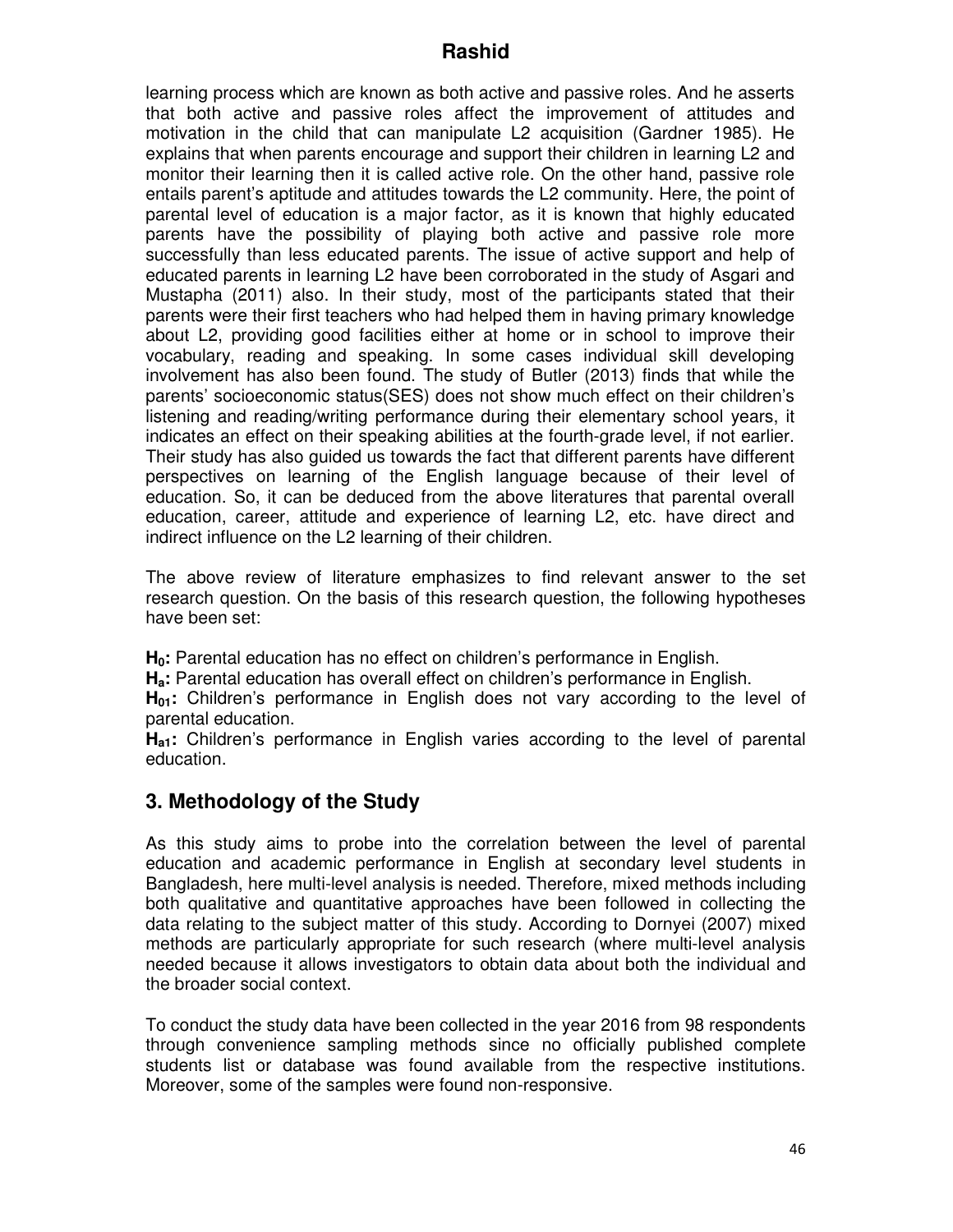The respondents of this study were randomly chosen from both public and private institutions situated in urban and rural settings and the respondents of this study came from different social and family background (Higher secondary level students who completed SSC examination in 2015 under Chittagong Education Board). In this study the instrument used for the collection of data is a written questionnaire. Since the earlier studies did not solely focus on the topic of the current research, relevant variables were not available in any particular past study which could be considered as an ideal work for further study. Hence, 7 (seven) common variables were chosen from various studies and brought into the current study to find concrete implications. In this study (seven) independent variables namely: participants i) fathers' educational qualification ii) fathers' profession iii) mothers 'educational qualification iv) mothers' profession v) fathers' monthly family income) mothers' monthly family income and vi) the main helping person in learning English on 1 (one) dependent variable namely academic performance in English (i.e., GPA in English) of the participants. Since the rule of thumbs in selecting the sample is 1:7 which means 7 samples of each variable, the size of the sample chosen in the current study is adequate because total 98 respondents were chosen for 7 (seven) independent variables. So, the ratio of independent variables (7) and samples (i.e., 98 respondents) is 1: 14 which fulfills and exceeds the requirements of sample. Hence, the sampling adequacy is justified. In the questionnaire, demographic and guided questions were included. After the collection of data the researcher has categorized them according to the level of parental education and matched and compared them to establish a correlation between the level of parental education and students' performance at secondary level compulsory English.

# **4. Data Analysis, Discussion and Findings**

After having the data from the respondents, the data forms have been arranged into nine categories according to the educational levels of parental education of the respondents. Here, the levels of parental education have been named as level-0, level-1, level-2, level-3, level-4, level-5, level-6, level-7 and level-8.For the convenience of data analysis, the levels of parental education have been kept into the main focus and the performance of the students has been measured and compared with different levels. In this regard, the performance of the students has been named, group–P, for poor performance (whose English GPA is lower than their overall CGPA) and group–H, for higher performance (whose GPA in English is higher than or equal to their overall CGPA).Here two bar charts have also been used to demonstrate the real picture of the dissimilar performances of two different groups, group-P & group-H.

In the data forms, a total of 16 respondents have been found whose parental education level is equal to level-0. In this group, most of the parents are illiterate and male members are mostly farmers while female members are house-wives. Here, the proportion of performance of group-H and group-P is 6:94 that means in this level only 6% students have got higher GPA and 94% students have obtained lower GPA in English than their overall CGPA. In level-1 and level-3, the performance of group-H and group-P are found to be 50:50; that means students belonging to such levels have showed an average performance where better and poor performances are equivalent. But in level -2, the ratio of group-H and group-P is recognized as 38:62, which implies that in this level, 38% students have acquired higher GPA and 62% have achieved lower GPA in English than their total CGPA. However, the better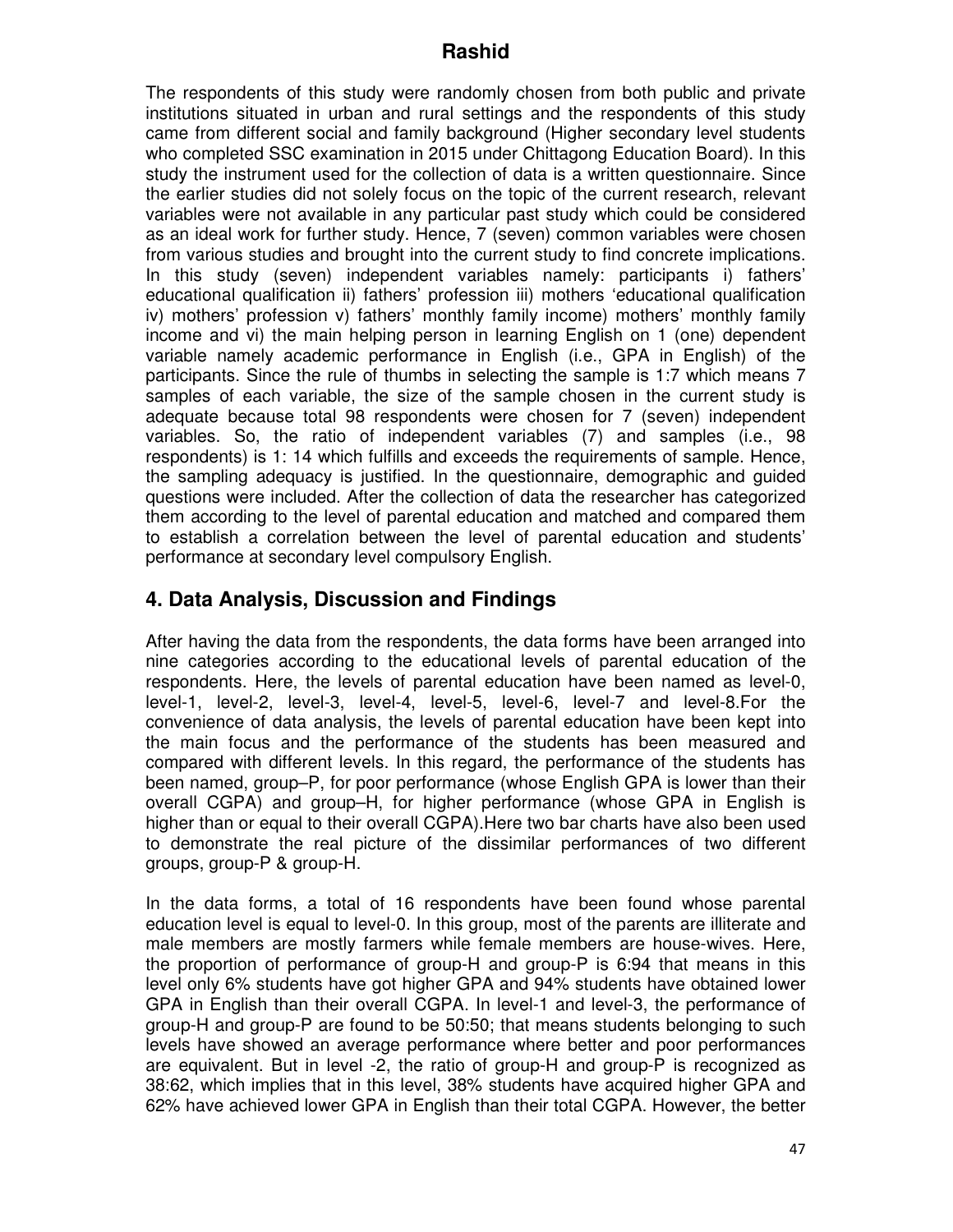performance rate starts increasing in the parental education level-4, where higher and poor performance rate is 53:47. This upward trend of better performance in English grows more in the next level-5, where the ratio of group-H and group-P is 71:29 and such attaining better performance have been marked in the level-6, level-7 and level -8 also , where the ratios are 73:27; 80:20 and 98:2 respectively.

There may be several explanations for such poor or higher performances of the two groups of students. However, the current discussion will be limited to the key points incorporating that have been asked to the students while collecting data. The respondents have been asked about their parents' education, profession, family income, and about the facilities and scope of learning second language. Therefore, this discussion will be guided by these particular points. In the first four levels (level-0, level-1, level-2 and level-3), it is found that fathers of the respondents are mostly farmers, day laborers and shop keepers while the mothers of them are mainly housewives. Inversely, in the other levels (level-4, level-5, level-6, level-7 and level - 8), fathers are mostly service holders and businessmen. However, in this group a significant number of mothers are housewives as in the previous four levels. Related to this point the comment of Evans, et al. (2010) is mentionable that it is as great an advantage as having university education rather than unschooled parents, and twice the advantage of having a professional rather than unskilled father. This point may be illustrated with an argument of Rashid (2013) states that as language learning is somehow related to the habit formation; therefore, if parents are highly educated and professional, then of course, children would get direct and indirect benefit of it. Generally children follow and imitate their parents. So it is expected that children will be positively motivated in learning L2 if they find that their parents who are professional are using L2 with them as well as in their professional environments. There is a rationale that the environment of a house is associated with the profession of parents. If parents are highly educated and professional then the family environment, communication and language use etc. become more refined than the other group where parents are less educated and professional. It is known that parental profession correlates with the social class of students and there is evidence of relationship between social class and L2 achievement. Ellis (1994) mentions his general finding about L2 achievement that children from lower socio-economic group are less successful than those from higher group. Here, the findings of the study can be related with this point including one explanation why the poor performance group has got lower GPA in academic English than their opposite group. The explanation exhibits that the parents of group-H are highly educated and of better professions and this is why students of this group have enjoyed more facilities, support, direct and indirect help and guidance from their professional parents and this is the plausible reason for their achieving higher GPA.

In the collected data, it is marked that there is a huge gap in the family income of these two groups. In the group-P, the average monthly income is Tk. 8000 whereas the average monthly income of group-H is Tk. 20,000. Hamid and Baldeuf (2008) find in their survey that different levels of family income make differences in  $10<sup>th</sup>$ grade students' mean results in language proficiency test and SSC examination in Bangladesh and also showed that students whose family income has higher income levels obtained significantly  $(p > 0.001)$  higher scores/better grades. Here, the findings of the study can be underscored with the presupposition that financial condition of a family plays a significant role in achieving higher or lower scores. This is a fact in Bangladesh where academic education is unfortunately private teacher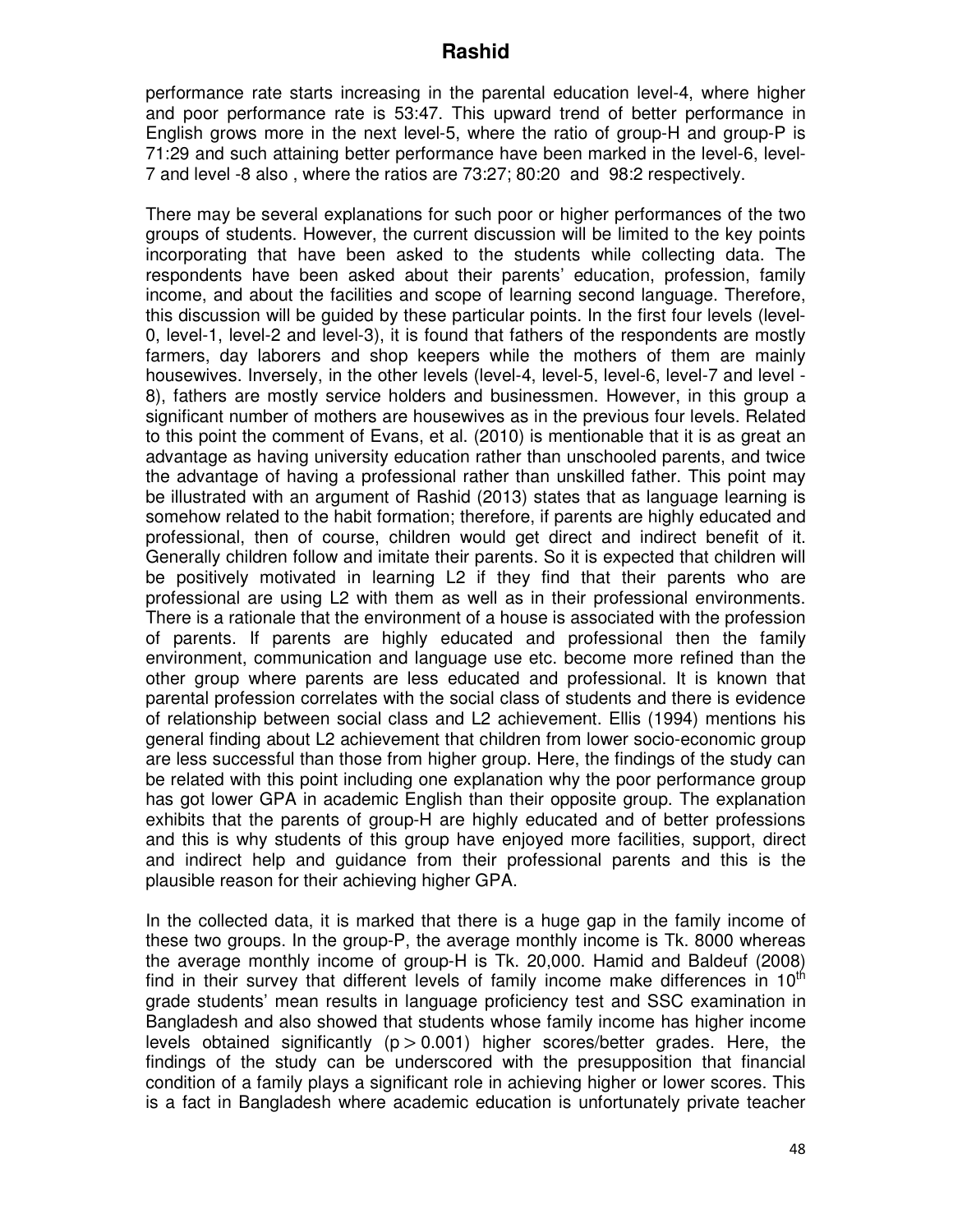and coaching center dependent. Almost all parents send their children to private and coaching center dependent. Almost all parents send their children to private<br>teachers or coaching centers as a supplement to institutional education. This tendency of dependency on private tuition and coaching centre tuition is more prevalent in dealing with compulsory English at secondary level. Therefore, here financial ability of a family is the prerequisite for investment in private tuition. It is common that financially solvent families invest more money than their counter parts. In this study, perhaps this common hypothesis of investing more money by well off families might be true as it is found that the family income of group-H is much more than the opposite group.

Another remarkable difference is marked between the two groups of students when focus has been given on their answers to the question no. 7 of the questionnaire which asks the students who helped them much in learning English. There were several options: a. Parents b. Other family members c. School teacher . School teachers d. Private teachers. Here it has been found that in the better performance group 35% students have admitted that the ira. parents helped them, 25%said b. other family members, have admitted that the ira. parents helped them , 25%said b. other family members ,<br>30% answer c. school teacher and 10% mentioned the option d. private teacher. That means 60% (35+25=60) students of group-H have got active help from their family members. On the contrary, in the group-P total 43% students have That means 60% (35+25=60) students of group-H have got active help from their<br>family members. On the contrary, in the group-P total 43% students have<br>acknowledged the help of family member while 57% of them relied on the h school and private teachers. Such findings indicate that when family members are actively involved in the process of learning L2 then the performance of students actively involved in the process of learning L2 then the performance of students<br>improves remarkably. And such active contribution of the family is possible in L2 learning when the level of parental education is high.

For a clear representation of the variegated performances of the two groups - group-For a clear representation of the variegated performances of the two groups - group<br>H and group-P; below, two bar charts have been designed according to the findings.

#### Figure1: Bar Chart Shows the Performance of Group-P, in English According **to the Parental Level of Education the Education**

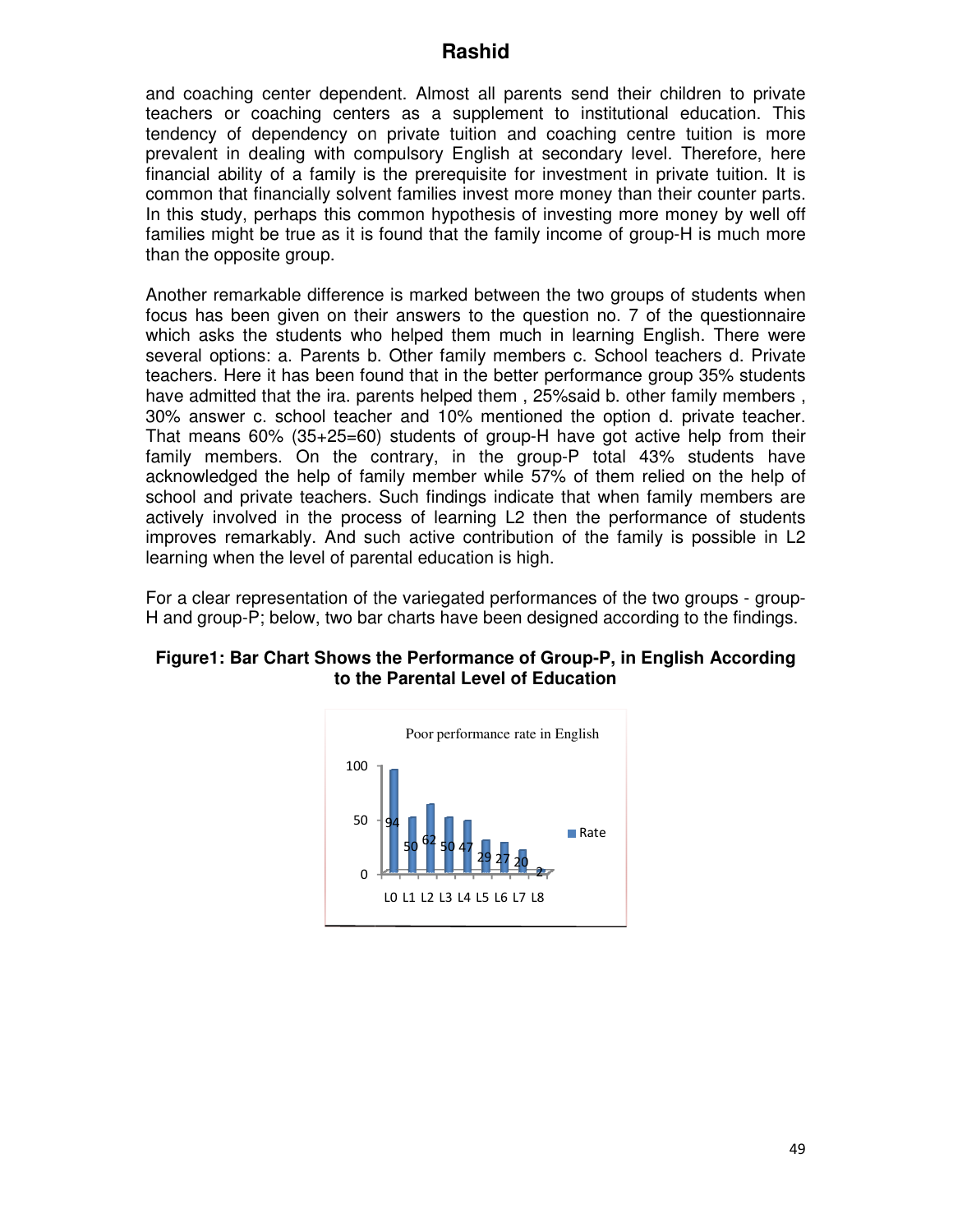### Figure 2: Bar Chart Shows the Performance of Group-H, in English According **to the Parental Level of Education the Education**



In Fig. 1, students' average poor performance rate is  $64\%$   $(94+50+62+50)/4=64$ that means poor performance rates are high in case of such students whose parental that means poor performance rates are high in case of such students whose parental<br>education level is poor, below the level 4 (0-4)). On the contrary, the second bar chart, Fig. 2 confirms that higher performance rate is more in case of such students whose parental education level is greater than 4 (4-8). The average better performance rate of this group is 75 %  $\{(53+71+73+80+98)/5= 75\}$  that means the children from highly educated parents performed better in L2 learning and performance. that means poor performance rates are high in case of such students whose parental<br>education level is poor, below the level 4 (0-4)). On the contrary, the second bar<br>chart, Fig. 2 confirms that higher performance rate is m

Therefore, the results of poor performance group- P, in Fig. 1 is 64% and the rate of better performance group – H, in Fig. 2 is 75% which altogether reject the null hypotheses H0**:** Parental education has no effect on children's performance in English and H01**:** Children's performance in English does not vary according to the level of parental education and accept the two alternative hypotheses :H education has overall effect on children's performance in English and H<sub>a1</sub>: Children's performance in English varies according to the l level of parental education sustain.

Thus, the statistical analytical findings of this study clearly demonstrate that secondary level students achieve better GPA in their academic exams provided that their parents' level of education is high. On the contrary, the counter group obtains lower GPA in academic exams as the level of their parents' education is low. And the success and failure rate varies according to the level of students' parental education. n is high. On the contrary, the counter group obtains<br>as the level of their parents' education is low. And the<br>according to the level of students' parental education.

# **5. Conclusion**

Response: not complied. What you need to provide is: How your results/findings are different from those results/findings reported by the authors you mentioned in different from those results/findings reported by the authors you mentioned in<br>literature review section should be provided. There is no scope of denying the influence of parental factors on L2 acquisition. In this connection the findings of this paper is significant as it will create further scope of research in the field. The finding of this study is different from the other researches mentioned in the literature review of this study is different from the other researches mentioned in the literature review<br>section in the way that the previous studies the researchers only concentrated on parental issues and particular areas of L2 learning ( i.e. vocabulary learning, speaking etc.); whereas this study has directly linked parental level of education with parental issues and particular areas of L2 learning ( i.e. vocabulary learning,<br>speaking etc.); whereas this study has directly linked parental level of education with<br>children's overall L2 acquisition. Hence, the signific lies in the prospect that the study will stimulate the consciousness of the policy performance in English varies according to the level of parental education sustain.<br>Thus, the statistical analytical findings of this study clearly demonstrate that<br>their parents' level of education is high. On the contrar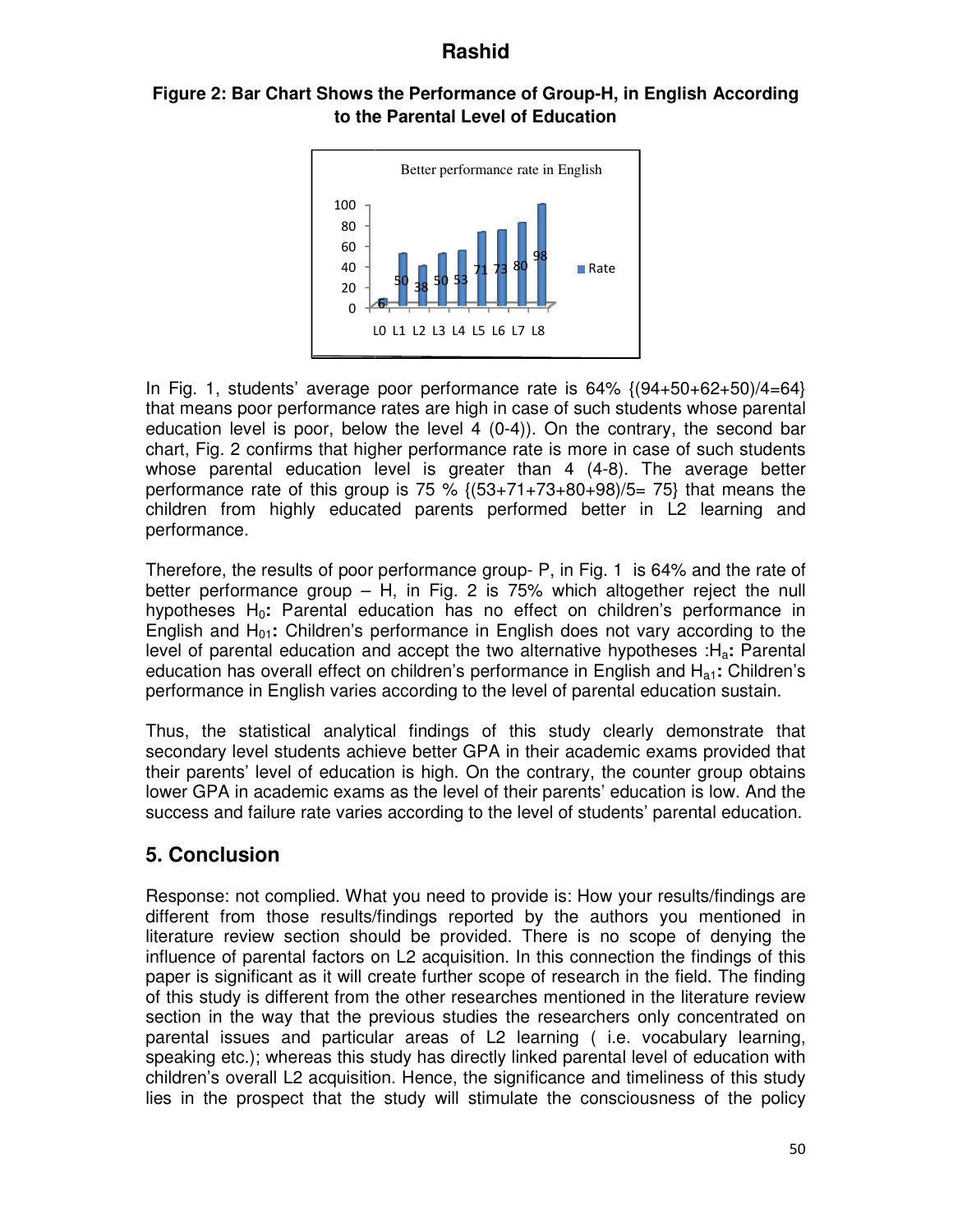makers, parents, school authority and English teachers about the fact that children's L2 acquisition and performance are influenced by their parental education and family environment, therefore, like other extra linguistic factors the issue of parental education and family environment should be taken under consideration while policy making in L2 teaching to the children.

This paper is an attempt to dig deep into such issues that are related to children's L2 learning though it is limited to small sample size from a limited area. Therefore to investigate actual fact, future studies with larger sample size from different areas and inclusion of respondents' explanation regarding their L2 learning and parental influence is needed.

### **References**

- Abigali, O. and Ifeoma O. 2013, 'Influence of family background on academic achievement of secondary school biology students in Anambra state', *African Research Review*. *Vol.7, No. 30, Pp. 156-167*
- Asgari, A. and Mustapha, G. B. 2011, 'The influence of informal language learnin genvironment (parents and home environment) on the vocabulary learning strategies', *English Language and Literature Studies***,***Vol.1, No.1.Pp.10-11*, Viewed April 2016, https://www.academia.edu/842568/>
- Behrman, J. R. and James, C. K.1999, 'Household income and child schooling in Vietnam', *World Bank Economic Review, Vol.13, No. 2***,** *Pp.211-256*.
- Devereux PJ. 2011, Chapter 16, Intergenerational Mobility', In *Handbook of Labor Economics, Vol. 4, Part B. Pp.3-4*
- Butler, Y.G. 2013, 'Parental factors and early English education as a foreign language: A case study in Mainland China', *Research Paper in Education,P. 3,*Viewed 13 March 2016, <http:// repository-upenn.edu/e/mm/8.>
- Byrnes, J. P, & Gelman, S. A. 1991, 'Perspectives on thought and language: Traditional and contemporary views, In S. A Gelman & J. P. Byrnes (Eds.), *Perspectives on language and thought: Interrelations in development,*  Cambridge, NY: Cambridge University Press, Pp. 3-27.
- Carneiro, P, Meghir, C and Parey, M. 2013, 'Maternal Education, Home Environments, and the Development of Children and Adolescents', Journal of the European Economic nAssociation, *Vol. 11, Pp.123–160*.
- Chen, Q. 2009, 'Family background, ability and student achievement in rural Chinaidentifying the effects of unobservable ability using famine-generated instruments', *Gansu Survey of Children and Families Papers.* University of Pennsylvania. Scholarly Commons, p. 1. Viewed 18 March 2016, <http://repository.upenn.edu/gansu papers/26>
- Deabnath, S. 2007, SSC Result: Poor students lag behind as good result depends on Private tutor, *Daily Star*, June 21, 2007.
- Dornyei, Z. 2007, *Research Methods in Applied Linguistics*, Oxford University Press, *P.45*.
- Easterbrooks, S. P & Baker, S. 2002, 'Language learning in children who are deaf and hard of hearing', *Multiple Pathways*. Boston.
- Ellis, R. 1994, *The Study of Second Language Acquisition*. Oxford University Press.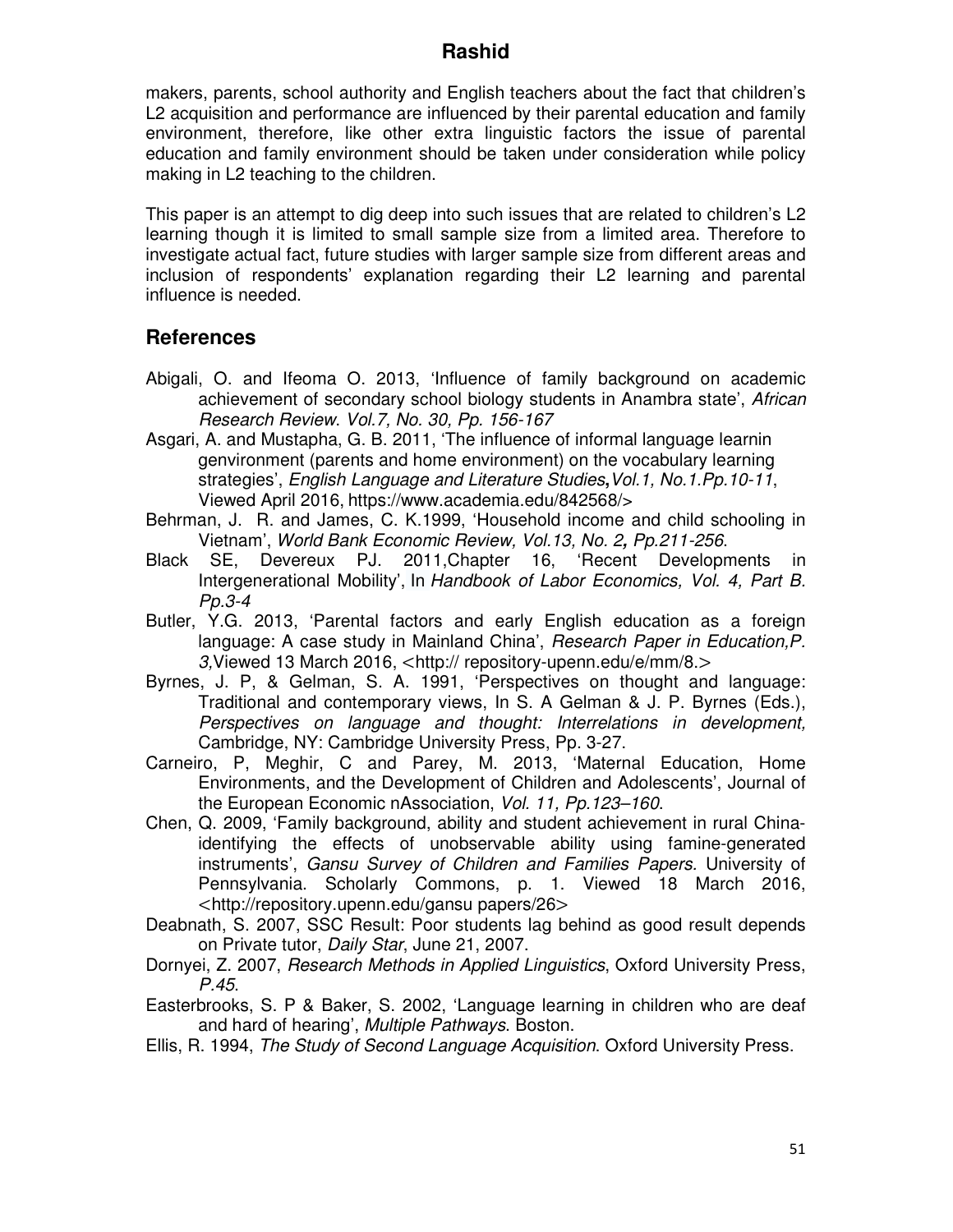- Evans, M.D.R., Kelley, J., Sikora, J., and Treiman,D. J. 2010, 'Family scholarly culture and educational success. Books and schooling in 27 Nations', *Research in Social Stratification and Mobility*, Viewed March 2016, https://sciencedirect.com/science/article/pii/S0276562410000090
- Gao, X. 2006, 'Understanding changes in Chinese students' uses of learning strategies in China and Britain', *A Socio-cultural Re-interpretation***.** System. *Vol. 34, No.1, Pp. 55-67*.
- Gardner, R. 1985, 'Second Language Acquisition: Focus on the Parents', In Robert C Gardner (Ed.), *Social Psychology and Second Language Learning: The Role of Attitude and Motivation,Pp.108-123*.
- Gonzalez, J. E., Acosta, S., Davis, H., Pollard-Durodola, S., Saenz, L., Soares, D., Resendez, N. and Zhu, L. 2017,' Latino Maternal Literacy Beliefs and Practices Mediating Socioeconomic Status and Maternal Education Effects in Predicting Child Receptive Vocabulary', *Early Education and Development, Vol. 28, No.1, Pp. 78-95*, Viewed 15 March 2016,

<https://tandfonline.com/doi/full/10.1080/10409289.2016.1185885?scroll=top &needAccess=true>

- Hamid, M. O and Baldauf, JR. R., 2008, 'Will CLT bail out the bogged down ELT in Bangladesh?', *English for Today 95*, *Vol. 24, No 3, Pp.16-24*, Cambridge University Press.
- Han, Hak-Sun, 2007, 'Family influence on children's second language literacy building: A case study of Korean families', PhD Dissertation, Indiana University of Pennsylvania, The School of Graduate Studies and Research, Department of English.
- Kyriacou, C, and D. Zhu, 2008, 'Shanghai pupils' motivation towards learning English and the perceived influence of important others', *Educational Studies, Vol. 34, No. 2, Pp. 97-104.*
- Larsen- Freeman, D and Long, M. 1991, *An introduction to Second Language Acquisition Research*, Longman Group, UK Limited.
- McLachlan R, Gilfillan G, Gordon J. 2013, Deep and Persistent Disadvantage in Australia. Australian Government Productivity Commission Staff Working Paper.Australian Government Productivity Commission, Canberra, Australia.
- Meier, D. R. 2004, *The young child's memory for words: Developing first and second language and literacy*, New York: Teachers College Press.
- Oxford, R. 2003, Toward A More Systematic Model Pf L2 Learner Autonomy. In Palfreyman, P., and Smith, R. (Eds.), *Learner Autonomy across Cultures: Language Education Perspectives,* Great Britain: Palgrave Macmillan.
- Rashid, M.A. 2013, 'A Sociolinguistic Study of Social Stratification in Bangladesh and its Impact on Academic Performance in English at Secondary Level Education.' MA Dissertation*. Language in India***,** *Vol. 13, No.12***,** *P.10***,**Viewed 13 March 2016,

<http://languageinindia.com/dec2013/rashiddissertation.html>

- Triventi M. 2011, 'Stratification in higher education and its relationship with social inequality.A comparative study of 11 European countries. *Department of Sociology and Social Research'*, University of Milano-Bococca, Milan, Italy, *P.489*.
- Wigfield, A., Eccles, J. S., Schiefele, U., Roeser, R. W. and Davis-Kean, P. 2007, 'Development of achievement motivation*. In Handbook of Child Psychology',*  Vol. 3, Social, emotional and personality development, eds. W. Damon, R. M. Lerner, and N. Eisenberg, *Pp. 933-1002*, Viewed 13 March 2016. <http://onlinelibrary.wiley.com/subject/code/000134>